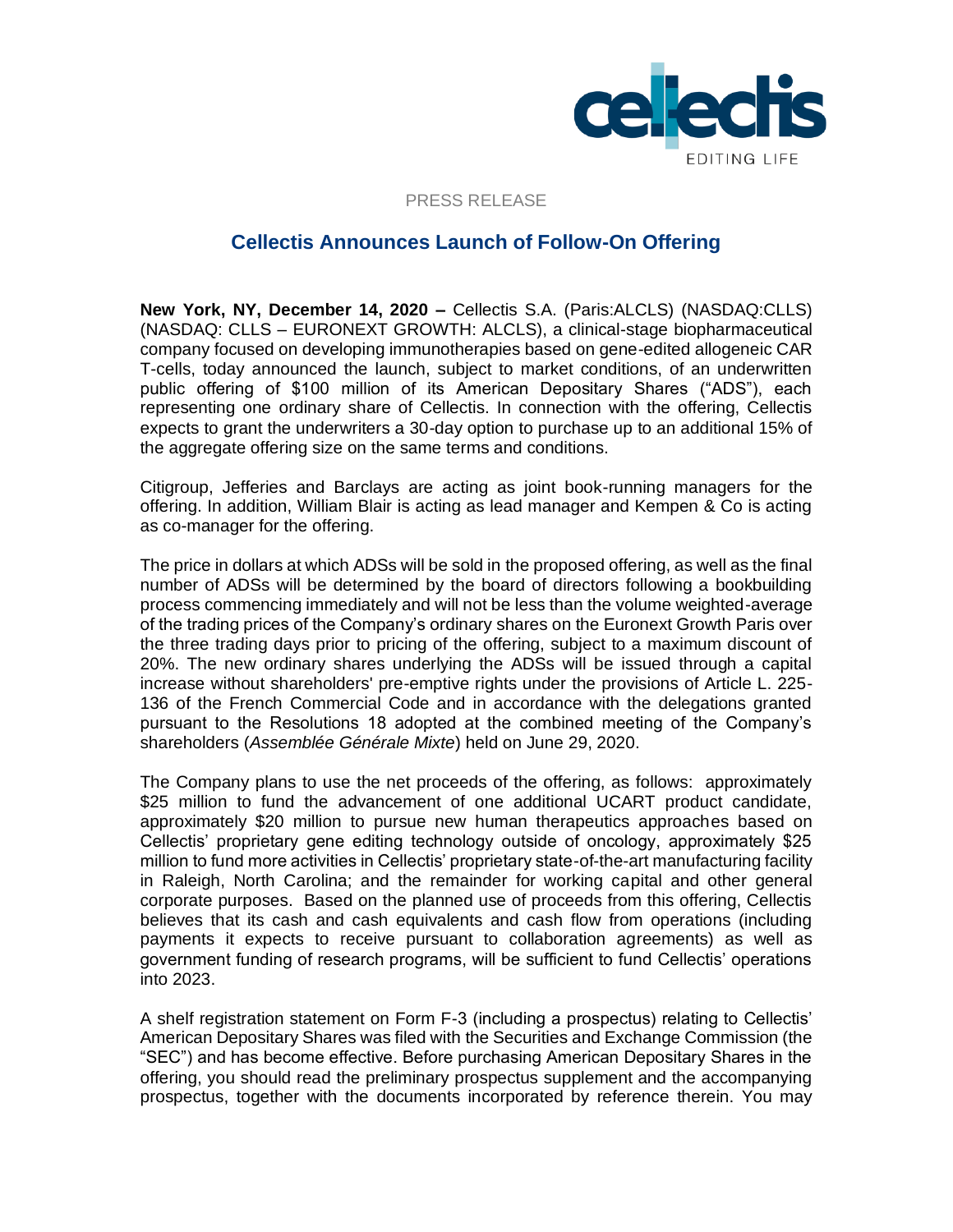obtain these documents for free by visiting EDGAR on the SEC's website at [www.sec.gov.](http://www.sec.gov/) Alternatively, a copy of the preliminary prospectus supplement (and accompanying prospectus) relating to the offering may be obtained from Citigroup Global Markets Inc., c/o Broadridge Financial Solutions, 1155 Long Island Avenue, Edgewood, NY 11717, or by telephone at (800) 831-9146; Jefferies LLC, 520 Madison Avenue, New York, NY 10022 or by telephone at (877) 821-7388 or by email at Prospectus Department@Jefferies.com; or Barclays Capital Inc., c/o Broadridge Financial Solutions, 1155 Long Island Avenue, Edgewood, NY 11717, or by telephone (888) 603-5847 or by email at Barclaysprospectus@broadridge.com.

This press release shall not constitute an offer to sell or the solicitation of an offer to buy these securities, nor shall there be any sale of these securities in any state or jurisdiction in which such offer, solicitation or sale would be unlawful prior to registration or qualification under the securities laws of any such state or jurisdiction. In particular, no public offering of the ADSs will be made in Europe.

### **Special Note Regarding Forward-Looking Statements**

This press release contains "forward-looking" statements within the meaning of the "safe harbor" provisions of the Private Securities Litigation Reform Act of 1995, including, but not limited to, statements regarding Cellectis' proposed securities offering, and its intended use of proceeds and projected cash runway. Words such as "anticipates," "believes," "expects," "intends," "projects," "anticipates," and "future" or similar expressions are intended to identify forward-looking statements. These forward-looking statements involve known and unknown risks, uncertainties and other factors that may cause Cellectis' actual results, performance or achievements to be materially different from any future results, performance or achievements expressed or implied by the forward-looking statements. Further information on the risk factors that may affect company business and financial performance is included in Cellectis' Annual Report on Form 20-F for the year ended December 31, 2019, and subsequent filings Cellectis makes with the SEC from time to time. Except as required by law, Cellectis assumes no obligation to update these forward-looking statements publicly, or to update the reasons actual results could differ materially from those anticipated in the forward-looking statements, even if new information becomes available in the future, except as required by law.

## **CONTACT:**

#### **Cellectis S.A.**

#### **Media contacts:**

Jennifer Moore, SVP, Public Relations, 917-580-1088, [media@cellectis.com](mailto:media@cellectis.com) Caitlin Kasunich, KCSA Strategic Communications, 212-896-1241, [ckasunich@kcsa.com](mailto:ckasunich@kcsa.com)

#### **IR contact:**

Simon Harnest, SVP, Corporate Strategy and Finance, 646-385-9008, [simon.harnest@cellectis.com](mailto:simon.harnest@cellectis.com) 

#### **Disclaimers**

This press release does not constitute an offer to sell nor a solicitation of an offer to buy, nor shall there be any sale of ordinary shares or ADSs in any state or jurisdiction in which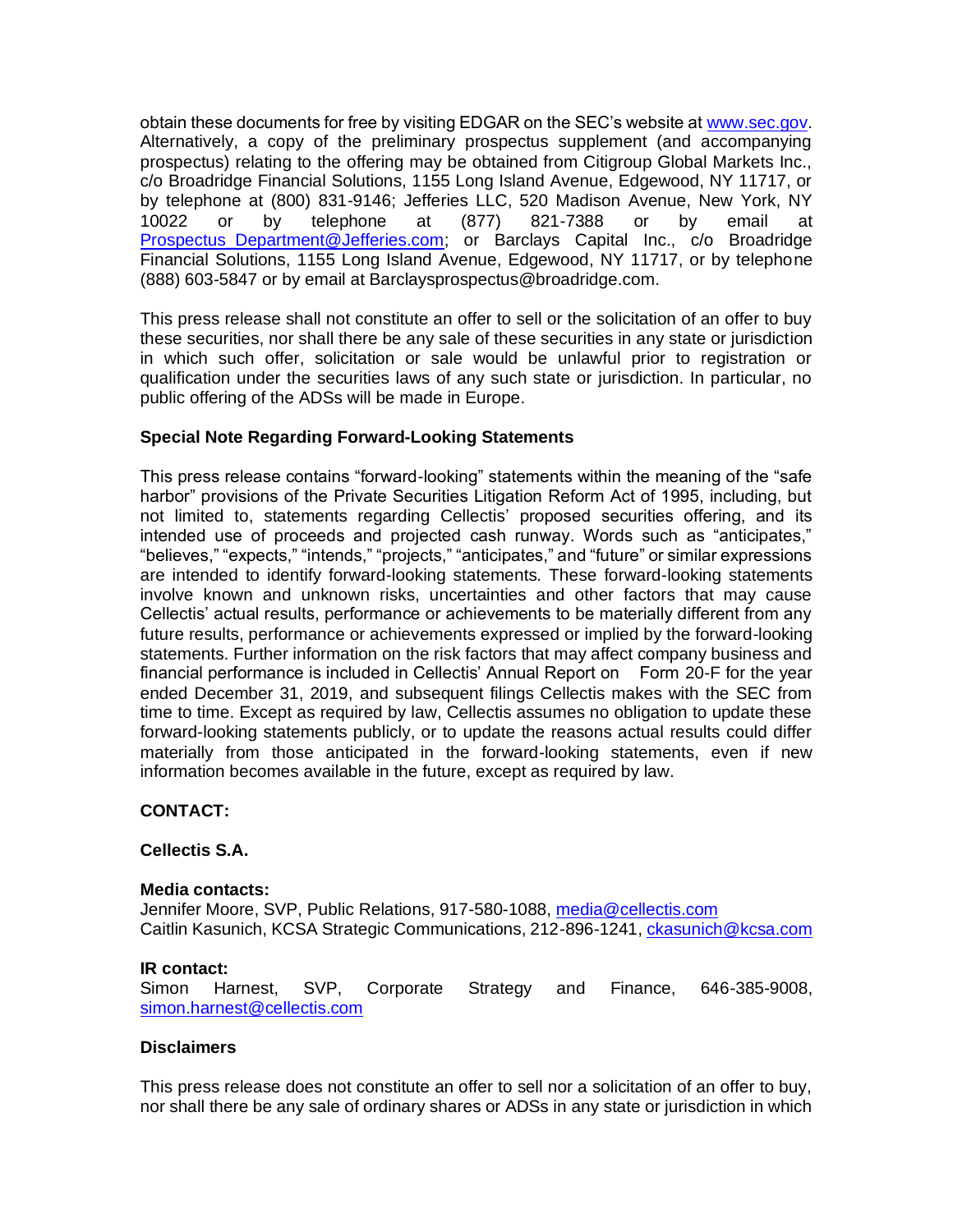such an offer, solicitation or sale would be unlawful prior to registration or qualification under the securities laws of any such state or jurisdiction.

The distribution of this document may, in certain jurisdictions, be restricted by local legislations. Persons into whose possession this document comes are required to inform themselves about and to observe any such potential local restrictions.

This document does not constitute an offer to the public in France (except for public offerings defined in Article L.411-2 1° of the French Monetary and Financial Code and the securities referred to in this document can only be offered or sold in France pursuant to article L. 411-2 1° of the French Monetary and Financial Code to (i) qualified investors (*investisseurs qualifiés)* (as such term is defined in Article 2(e) of Regulation (EU) 2017/1129, as amended) acting for their own account and/or (ii) a limited group of investors (*cercle restreint d'investisseurs*) acting for their own account, all as defined in and in accordance with articles L. 411-1, L. 411-2 and D. 411-2 to D. 411-4 and D. 744-1, D. 754-1 and D. 764-1 of the French Monetary and Financial Code.

This announcement is not an advertisement and not a prospectus within the meaning Regulation (EU) 2017/1129 of the European Parliament and of the Council of June 14, 2017 (the "Prospectus Regulation").

With respect to the member States of the European Economic Area, no action has been undertaken or will be undertaken to make an offer to the public of the securities referred to herein requiring a publication of a prospectus in any relevant member State. As a result, the securities may not and will not be offered in any relevant member State except in accordance with the exemptions set forth in Article 1 (4) of the Prospectus Regulation or under any other circumstances which do not require the publication by the Company of a prospectus pursuant to Article 3 of the Prospectus Regulation and/or to applicable regulations of that relevant member State.

This document is only being distributed to, and is only directed at, persons in the United Kingdom that (i) are "investment professionals" falling within Article 19(5) of the Financial Services and Markets Act 2000 (Financial Promotion) Order 2005 (as amended, the "Order"), (ii) are persons falling within Article 49(2)(a) to (d) ("high net worth companies, unincorporated associations, etc.") of the Order, or (iii) are persons to whom an invitation or inducement to engage in investment activity (within the meaning of Article 21 of the Financial Services and Markets Act 2000) in connection with the issue or sale of any securities may otherwise lawfully be communicated or caused to be communicated (all such persons together being referred to as "Relevant Persons"). This document is directed only at Relevant Persons and must not be acted on or relied on by persons who are not Relevant Persons. Any investment or investment activity to which this document relates is available only to Relevant Persons and will be engaged in only with Relevant Persons.

MIFID II product governance / Retail investors, professional investors and ECPs only target market – Solely for the purposes of each manufacturer's product approval process, the target market assessment in respect of the new shares has led to the conclusion that: (i) the target market for the new shares is retail investors, eligible counterparties and professional clients, each as defined in MiFID II; and (ii) all channels for distribution of the new shares to retail investors, eligible counterparties and professional clients are appropriate. Any person subsequently offering, selling or recommending the new shares (a "distributor") should take into consideration the manufacturers' target market